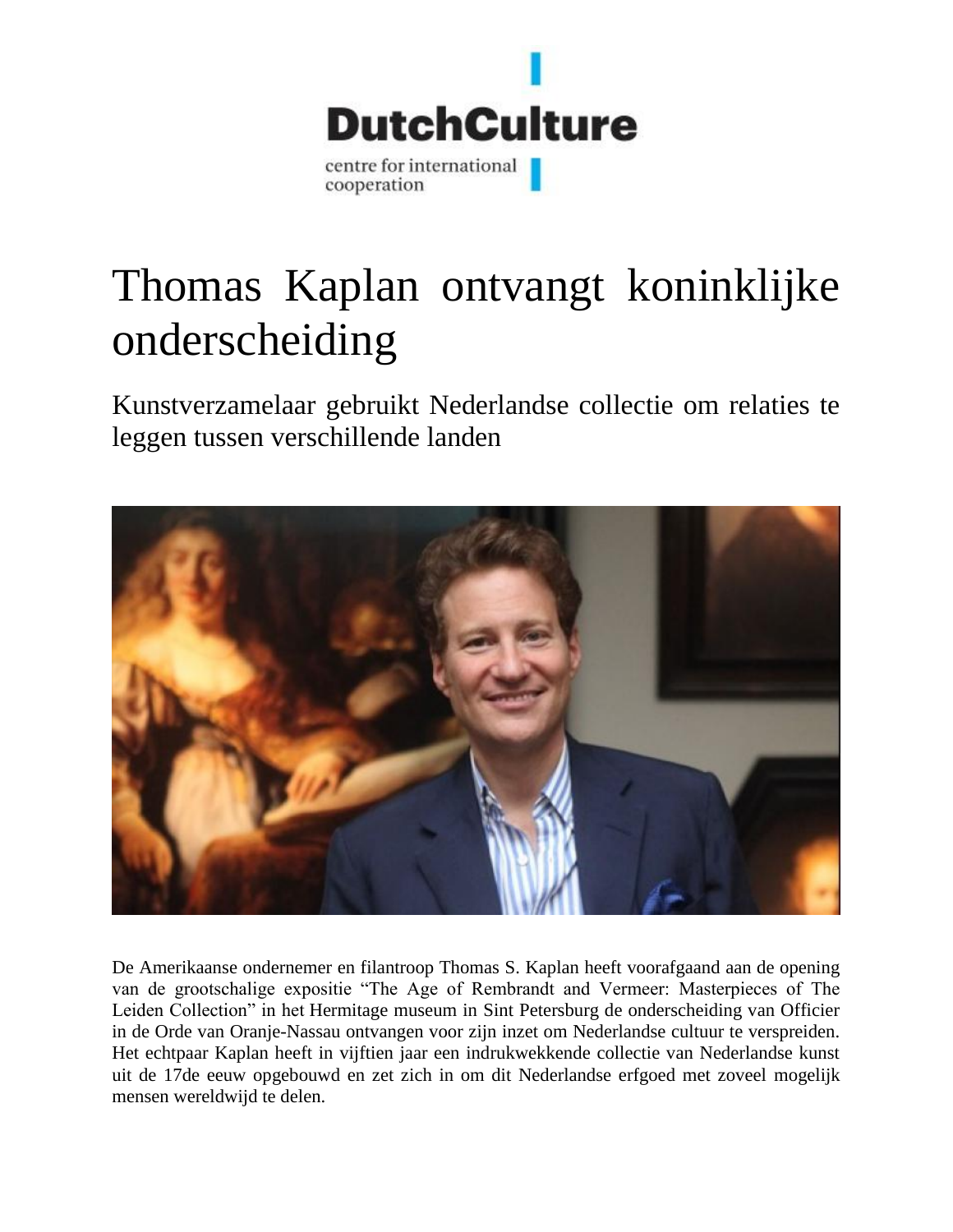De collectie van de Kaplans - de Leiden-collectie, genoemd naar Rembrandts geboorteplaats was eerder te zien in het Louvre, Shanghai, Bejing, en Moskou. Begin 2019 gaat ze naar het Louvre Abu Dhabi.

Ambassadeur Renée Jones-Bos van de Nederlandse ambassade in Moskou speldde de onderscheiding bij Thomas Kaplan op in de werkkamer van directeur Piotrovsky van de Hermitage, het grootste Russische museum. Ze prees de verzamelaar omdat hij zijn kunst deelt met de rest van de wereld, in plaats van de collectie voor zichzelf te houden. 'You could have decided to keep the art to yourself, but now it is a gift to all of us'.

Kaplan onderstreepte in zijn dankwoord dat hij zijn kunstcollectie gebruikt om relaties te leggen tussen verschillende landen. 'We want to use Dutch art to build bridges between countries, especially now. Art has the great power to remind us that there are more things that unite us than things that divide us.' Volgens Kaplan heeft hij de kunstwerken dan ook niet in zijn bezit, maar te leen van volgende generaties.

Meer over de collectie is te vinden op de website van The Leiden [Collection.](https://www.theleidencollection.com/exhibition/the-state-hermitage-museum/)